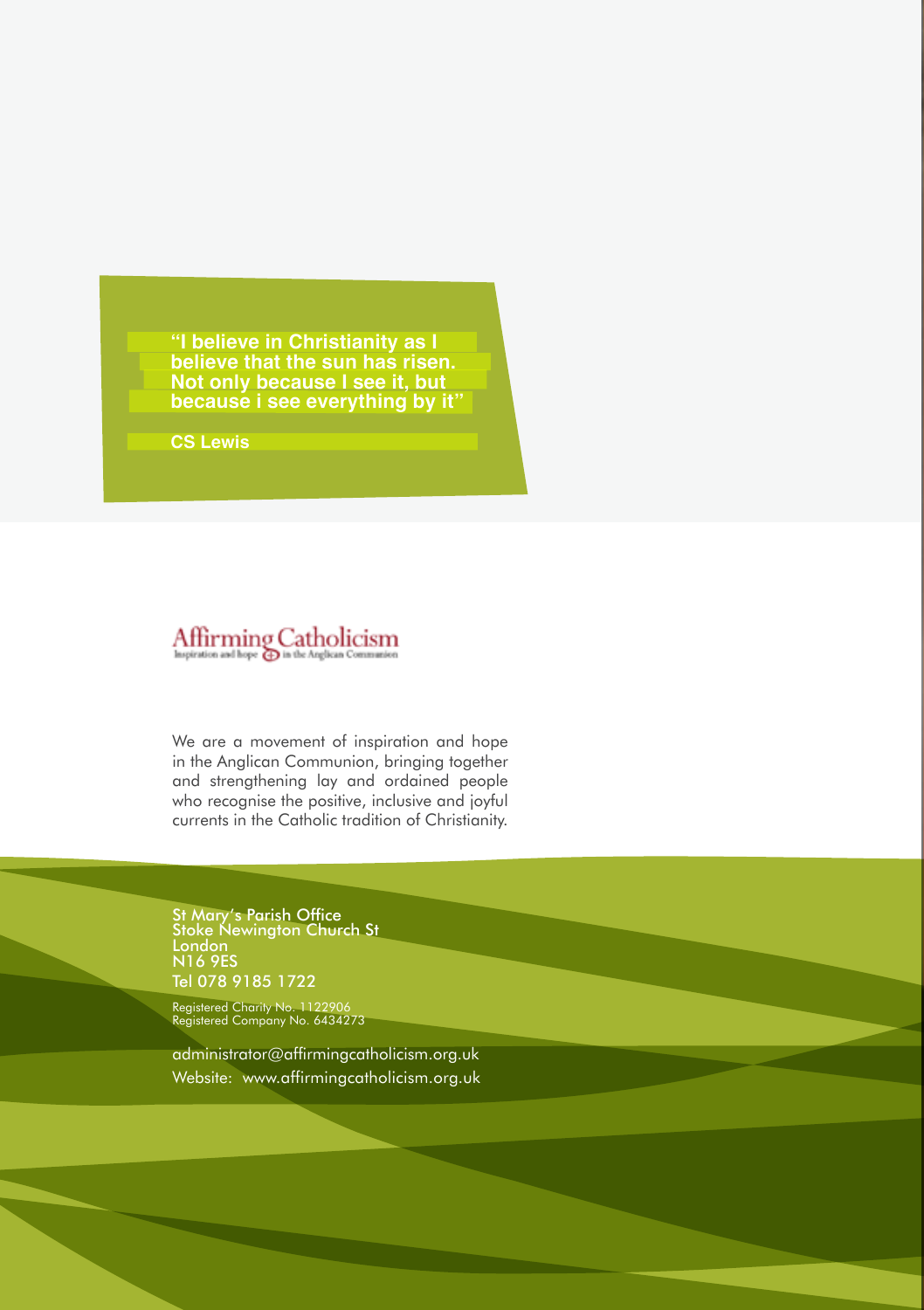

**Affirming Catholicism** Guidelines **17**

### **GUIDELINES for Christian Living**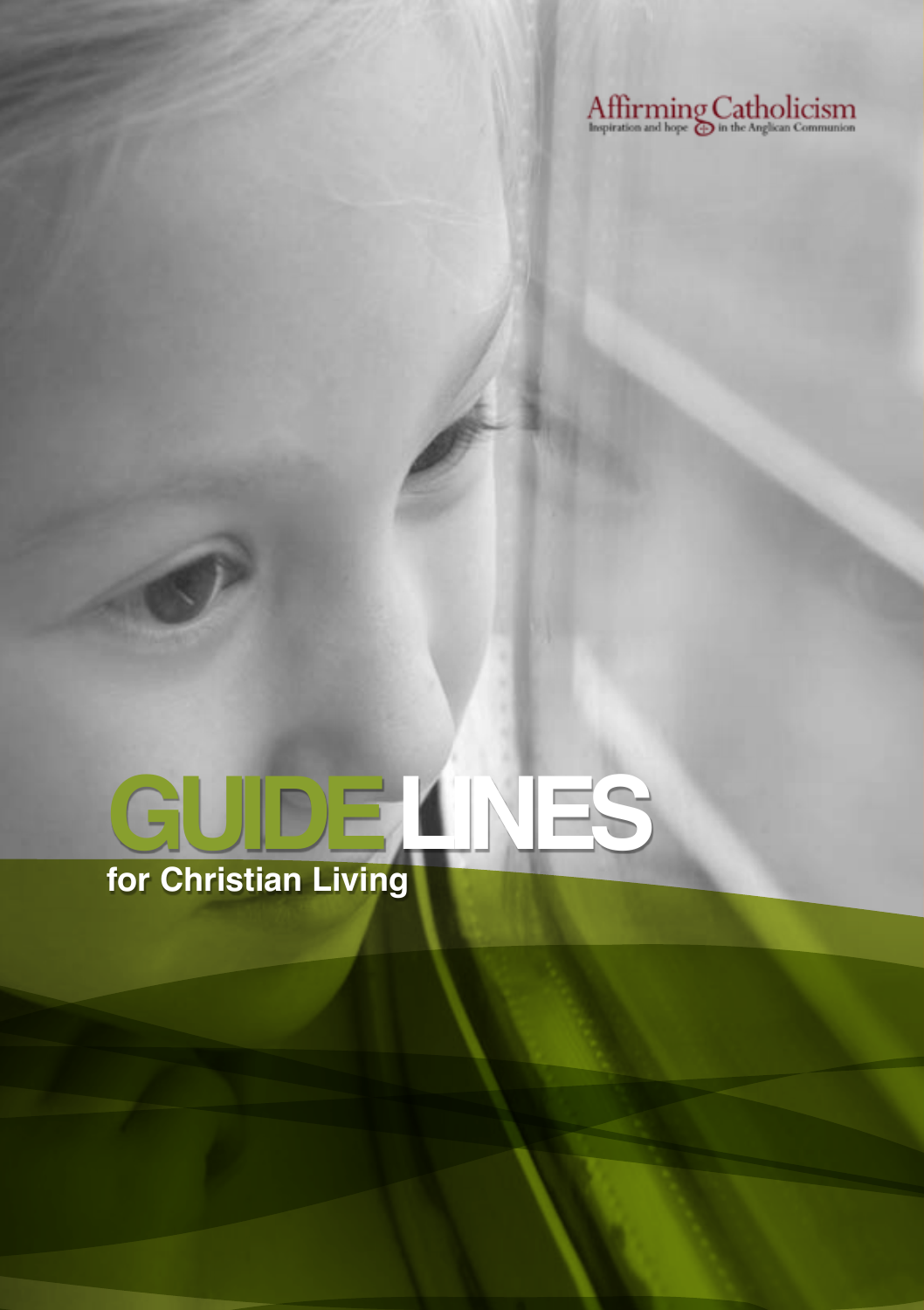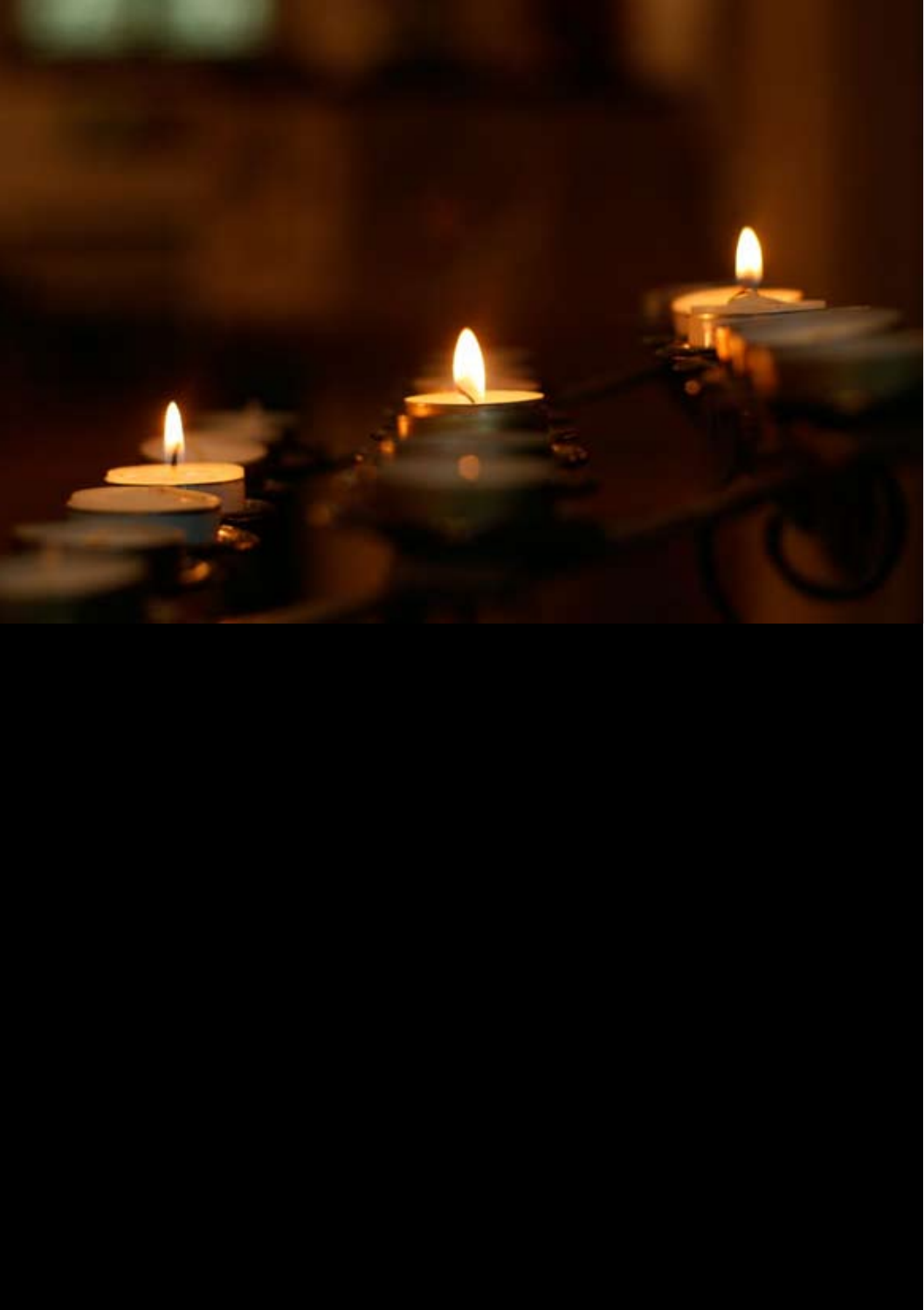# **GUIDELINES**

#### **Affirming Catholicism in the whole of life**

#### AFFIRMING CATHOLICISM

#### **We are**

a movement of renewal and hope in the Anglican Communion, seeking to bring together and strengthen lay and ordained people who recognize the positive, inclusive and joyful currents in the Catholic tradition of Christianity.

#### **We believe**

that this tradition is vital for the identity, mission and future health of the Anglican Communion. As reformed and reforming Catholics, we seek to aid the renewal of the universal Church in its task of bearing witness in the world to Christ's healing and reconciling love.

#### **We celebrate**

the variety of traditions within the life of the Church. As affirming Catholics, it is part of our mission to promote models of love, friendship and community for all seeking to follow the gospel, irrespective of ethnicity, gender, disability or sexual orientation.

#### **Therefore we affirm**

- • Liturgy to inspire holiness and relate the greatness of God to people today.
- The church as a community of love for all seeking to follow Christ
- • Lives of faith which reflect God's loving call
- • Commitment to sharing in God's mission in the world
- • A living Catholic tradition to carry the gifts of the past into the future.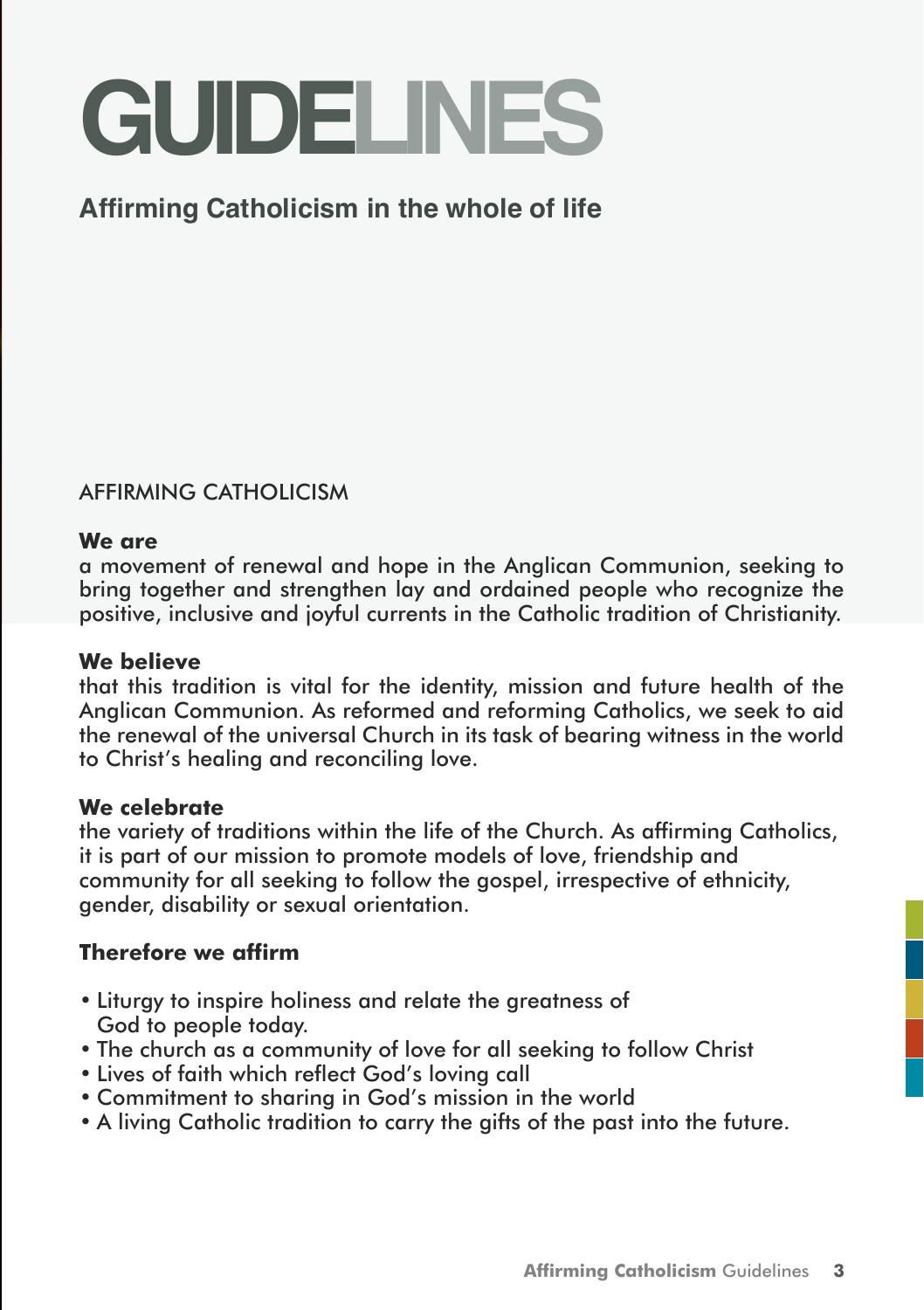## **1 <b>LITURGY**<br>to inspire holiness and relate the **to inspire holiness and relate the greatness of God to his people today**

People are hungry for a sense of God. When we worship we bring our hunger and our need to God, and we ask God to fill us with his love. In our worship we experience the greatness of God whose power fills the universe, and yet we also meet him deep within us, as close to us and as intimate as a lover. The sacraments of the Church are promises to us of God's love and pledges of his presence. And throughout the two thousand years of Christian history, worship and the sacraments have brought us close not only to God, but to each other across the barriers of space and time, so that our worship becomes one with the worship of the angels in heaven.

The central act of Christian worship is the Eucharist, sometimes called the Mass or Holy Communion. In it we recall the last meal of Christ with his friends in the Upper Room, and we recognise him in the breaking of the bread. Although our faith is grounded in history, our worship is not a nostalgic looking back to the events of the past: we celebrate the fact that in the Eucharist Christ is truly present to us now, and his

promise of the glory that will be ours when the whole universe is made complete in him. As we bless bread and wine in remembrance of Christ's death and resurrection, his sacrifice on the cross is joined with our offering of prayer and praise, and the elements of bread and wine are transformed into our spiritual food, food we are invited to share in Holy Communion.

Neither God's love nor our worship ends when the service is over. Our whole life is to be a living sacrifice of thanks and praise. Having received the Body of Christ, we become the Body of Christ to the world. Just as bread and wine, the ordinary things of life, are taken by God and transformed and used in his service, so each Christian is called both to know God's acceptance and love, and to allow themselves to be transformed into the kind of Christlike person God wants them to be. The Church too, as the company of those who know themselves to be both deeply loved by God and called by God to change the world, is itself to be the place where God's loving acceptance and his gospel call to mission are most clearly shown.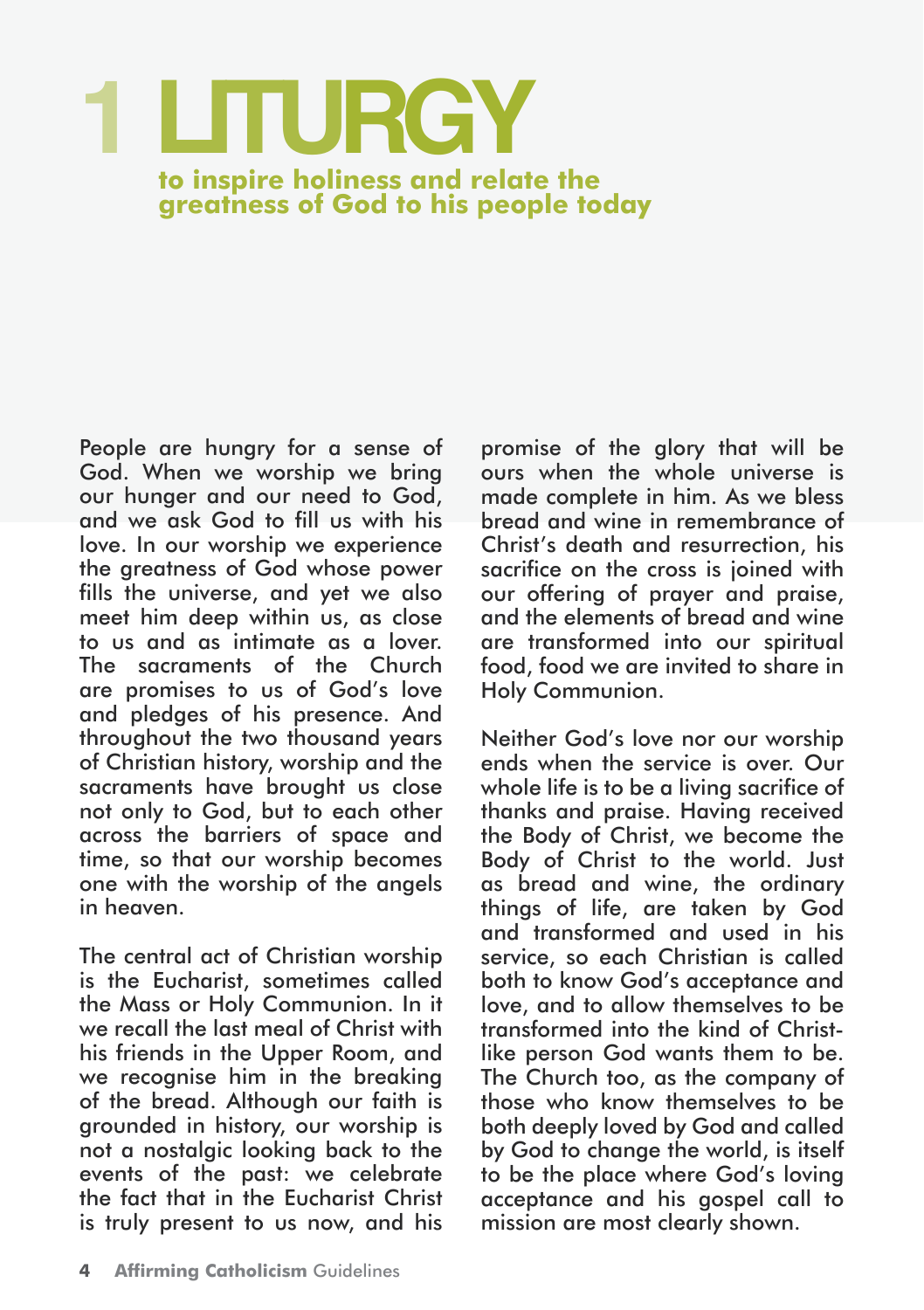Does the worship in your church give a sense of the greatness and otherness of God? And of his love and closeness? When was the last time that your life was changed by the experience of worship?

Does your worship together lead naturally to concern for God's world? And how are the world and its concerns brought into your worship?

While the most important meaning of the Church is 'the people of God', Church buildings themselves are places where the Gospel can be experienced. How does your Church do that at times when no worship is going on?

**Affirming Catholicism** Guidelines **5**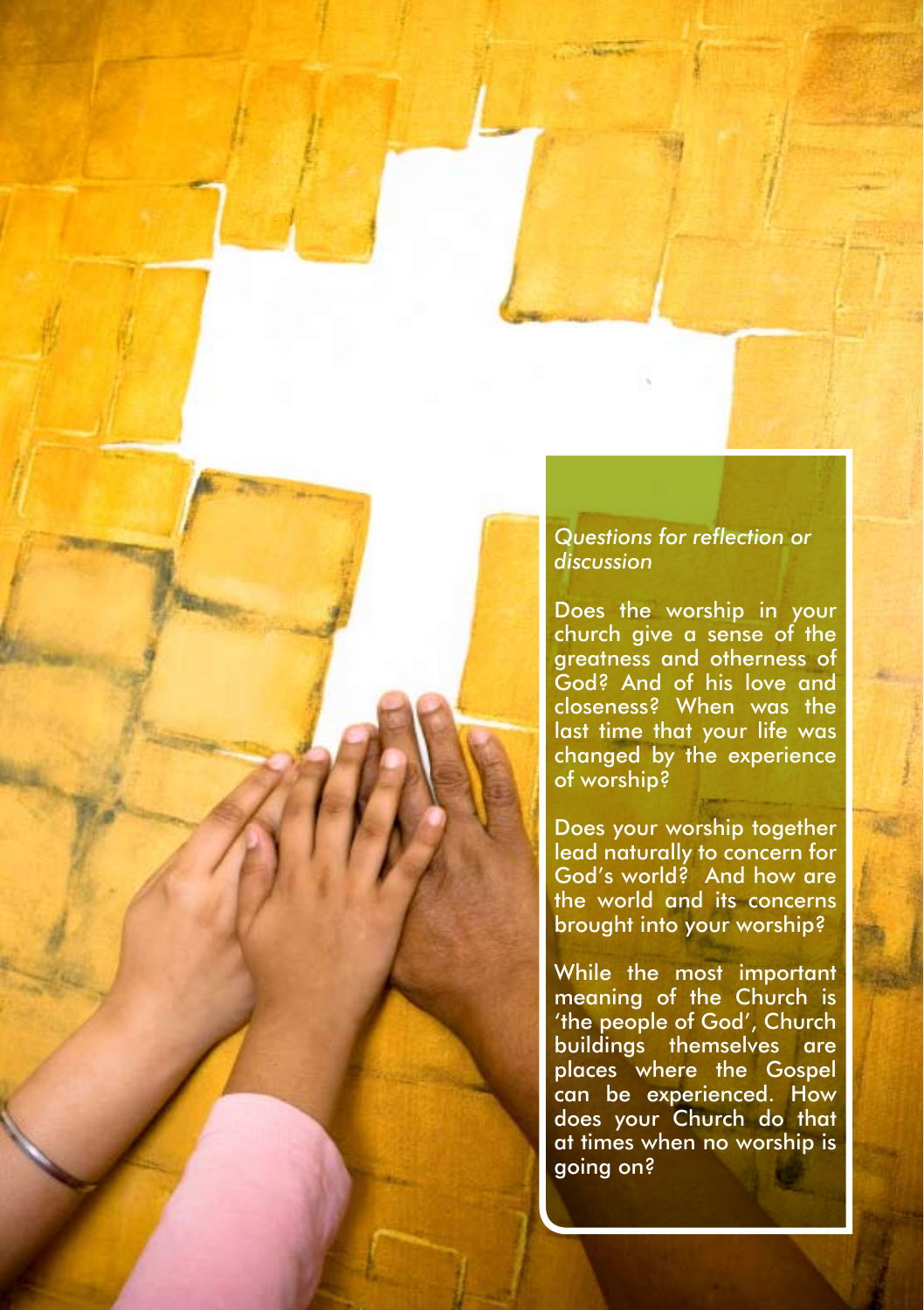### **2 THE CHURCH as a community of love for all seeking to follow Christ**

By definition, Catholicism is inclusive – for everybody – because God is inclusive: he welcomes us first, then loves us into what he would have us be. Affirming Catholics are committed to inclusive models of Christian life and to work against injustice and prejudice - some of which the Church itself has helped to generate down the ages. Affirming Catholicism exists to remind the Church that 'the acid test of a truly Catholic Christianity is that it seeks not to make good people better, but bad people holy' (Bishop Michael Marshall).

If that is the church's task, the church's life is the place where it should become a living reality. Whether it be, the homeless poor, asylum seekers and refugees, members of the LGBT community, people suffering from mental illness, or those to whom no particular label is attached, the church should practise a non-judgmental welcome of all who wish to come. It is only in the context of that welcome that the challenge of transformation, the call to the disciple's path, can be heard and accepted. Each local church community – indeed the Church as a whole – only continues to live the life of Christ if it is made up of pilgrim people, who always recognise that God calls us beyond what we have yet been or seen.

One significant role of the clergy is to connect the journey of individuals to the Church's story across time and space, by opening up the resources of scripture and the tradition of the church and bringing them into conversation with the experience of God's work in our place and time. In this way, they enable the people of God to grow in maturity and confidence on the pilgrim way. While rooted and grounded in the tradition of the Church, as Affirming Catholics we remain open to what the Spirit is teaching us through contemporary insights. As together we read the Scriptures, worship and pray, and live out our faith in the world, we are playing our part in the evolution of that tradition itself.

We are never perfect in that task. In the end, as Pope John XXIII wrote, "God's mercy is our only merit." That is as true for the Church as it is for each of us in our own lives.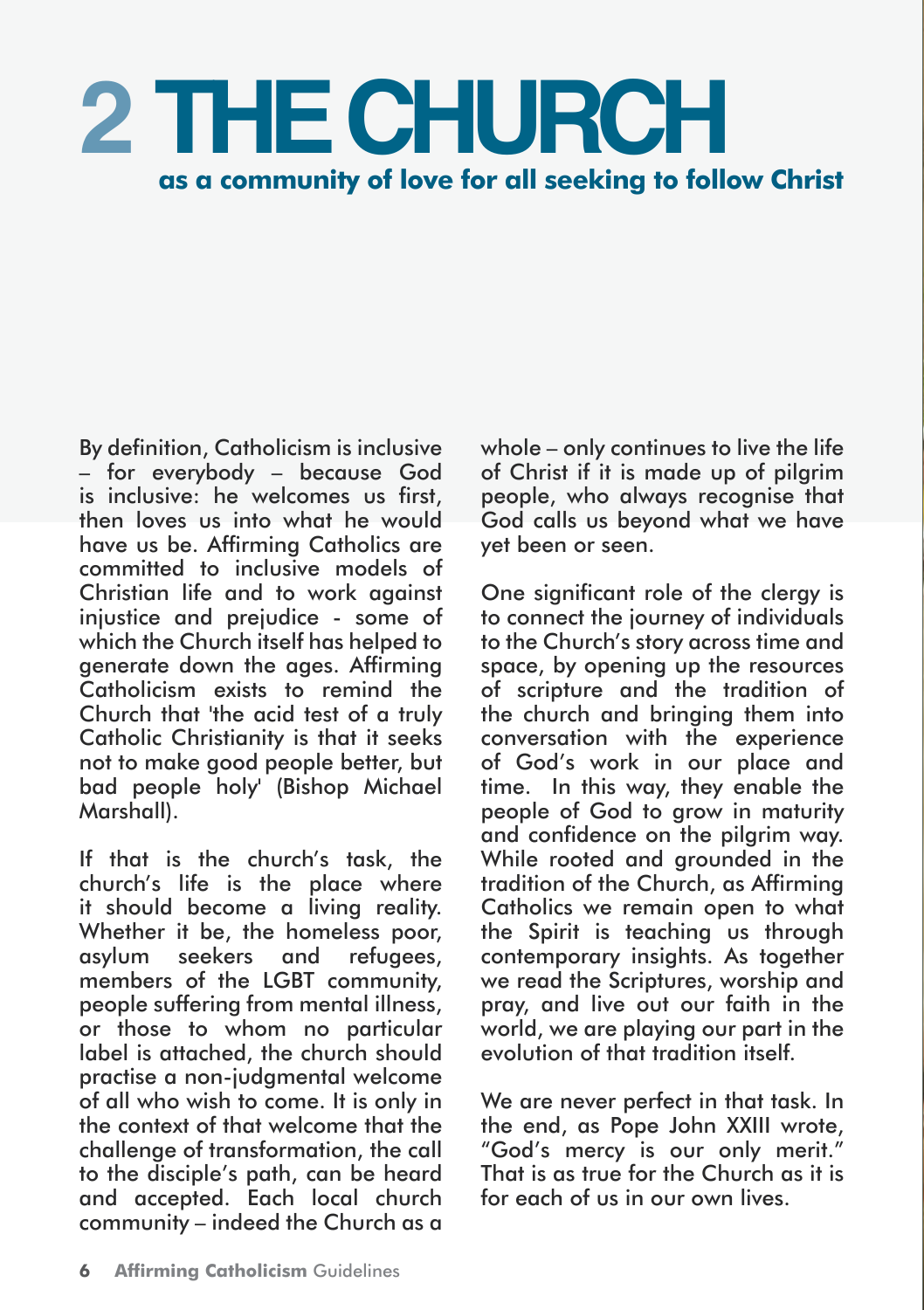Imagine what it is like for different kinds of people to walk into your church for the first time. How would they be received? Would they be welcomed?

Is your church a place in which everyone can take part in discovering what it means to live out the gospel in the world, in your local community?

**Affirming Catholicism** Guidelines **7**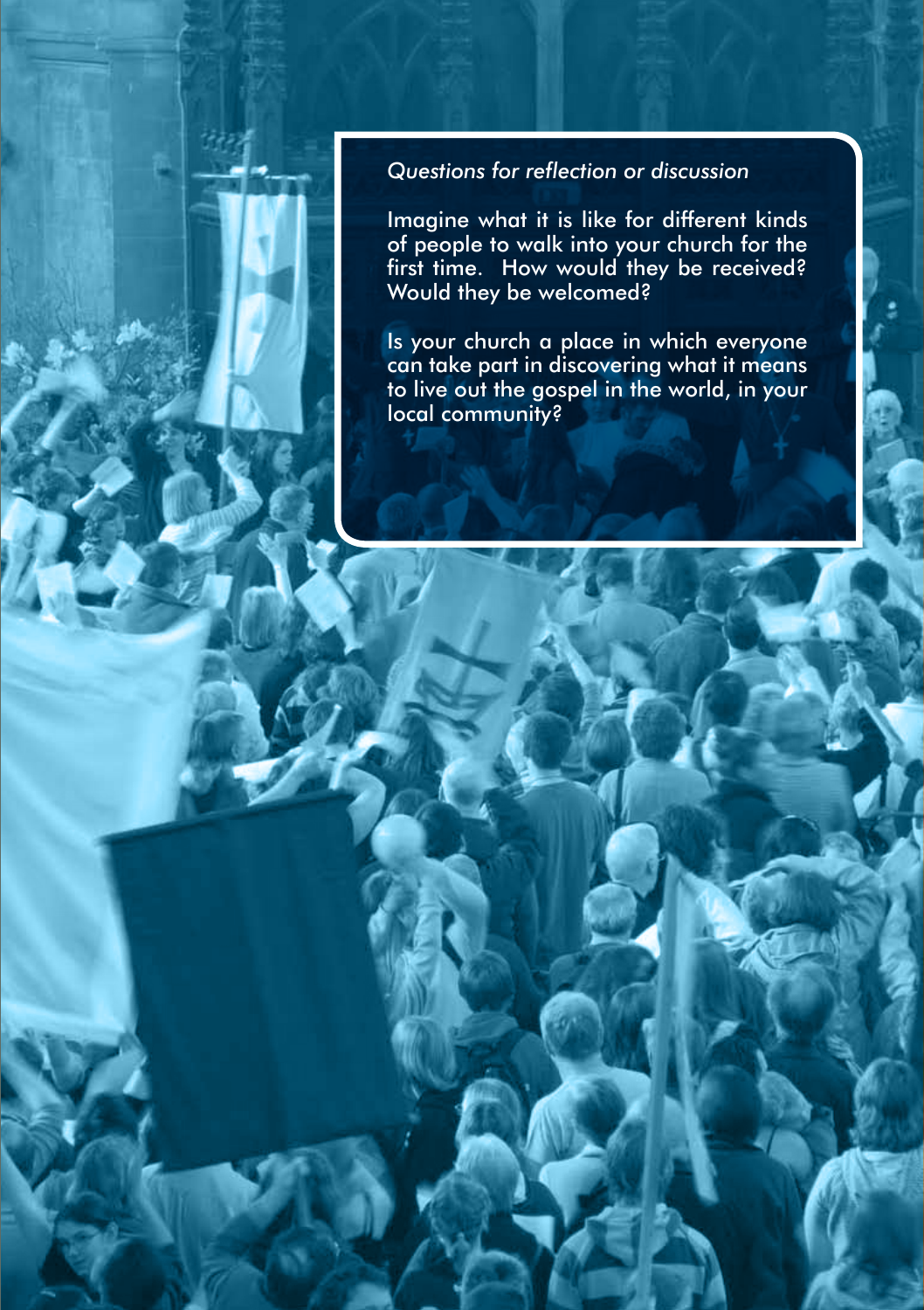

If we are to become more Christ-like, our Christian faith must be at the heart, not the edge, of our lives. It is not a hobby or one lifestyle option among others. The purpose of our Christian commitment and church life is to change us into the people God wants us to become, so that we 'may be saved through Christ for ever' (Book of Common Prayer Ordinal).

Catholic Christianity challenges us to build the whole of our lives upon Christ as our cornerstone and foundation. It draws on the spiritual wisdom and resources of the centuries to help us grow up spiritually. It encourages us to make a rule of life: to commit ourselves to a pattern of worship each Sunday, and a pattern of daily prayer and regular Bible reading.

At the very centre of God's gift to us, and so at the centre of our own life of prayer, is the Eucharist in which we share each Sunday. The Eucharist is the beginning, not the end of our spirituality; the riches of the faith cannot be explored in only one hour a week, nor can we grow up into the full stature of Christ on one meal a week.

By developing a pattern of daily prayer – by sharing, if we can, in the daily offices of morning and evening prayer – we unite ourselves with the continuous worship of God throughout the world and across the seasons, feasts and fasts of the liturgical year. Through the writings of the early church, the accounts of the saints, and the insights of more recent spiritual authors we are offered a treasury of guidance to help us in our personal journey of prayer and meditation.

Catholic tradition encourages us to find a 'soul friend' for spiritual direction and support. It offers (but does not require) sacramental confession as a chance to open ourselves to God and regularly overhaul our spiritual lives. It provides retreats and times of refreshment in monastic communities, which are powerhouses of prayer and spirituality. It supplies renewal and inspiration, as well as fun and fellowship, in pilgrimages to shrines and holy places.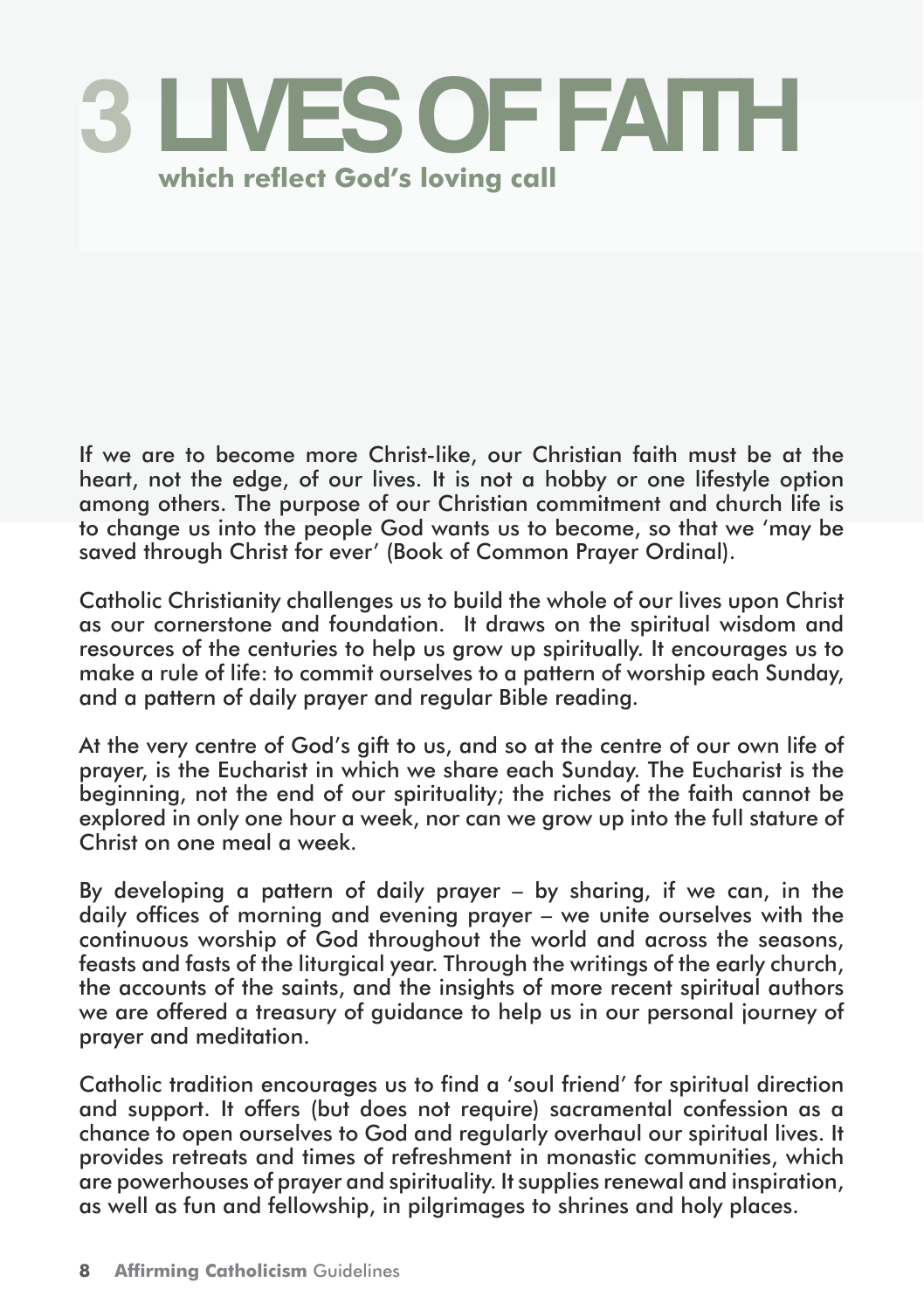Real Catholic renewal begins with us, as praying individuals. Take stock of yourself. Are you moving on spiritually or are you stagnating? How might your spiritual life benefit from all that Catholic tradition can offer to help you grow in God?

Do you need more discipline and structure in your prayer life? Do you need a retreat, a time for serious consideration? Do you have a spiritual director or soul friend? Do you use sacramental confession? Do you read the Bible regularly?

Are you helping to make your own church a place where everyone, from infants to the oldest, is helped to learn and grow to their fullest capacity?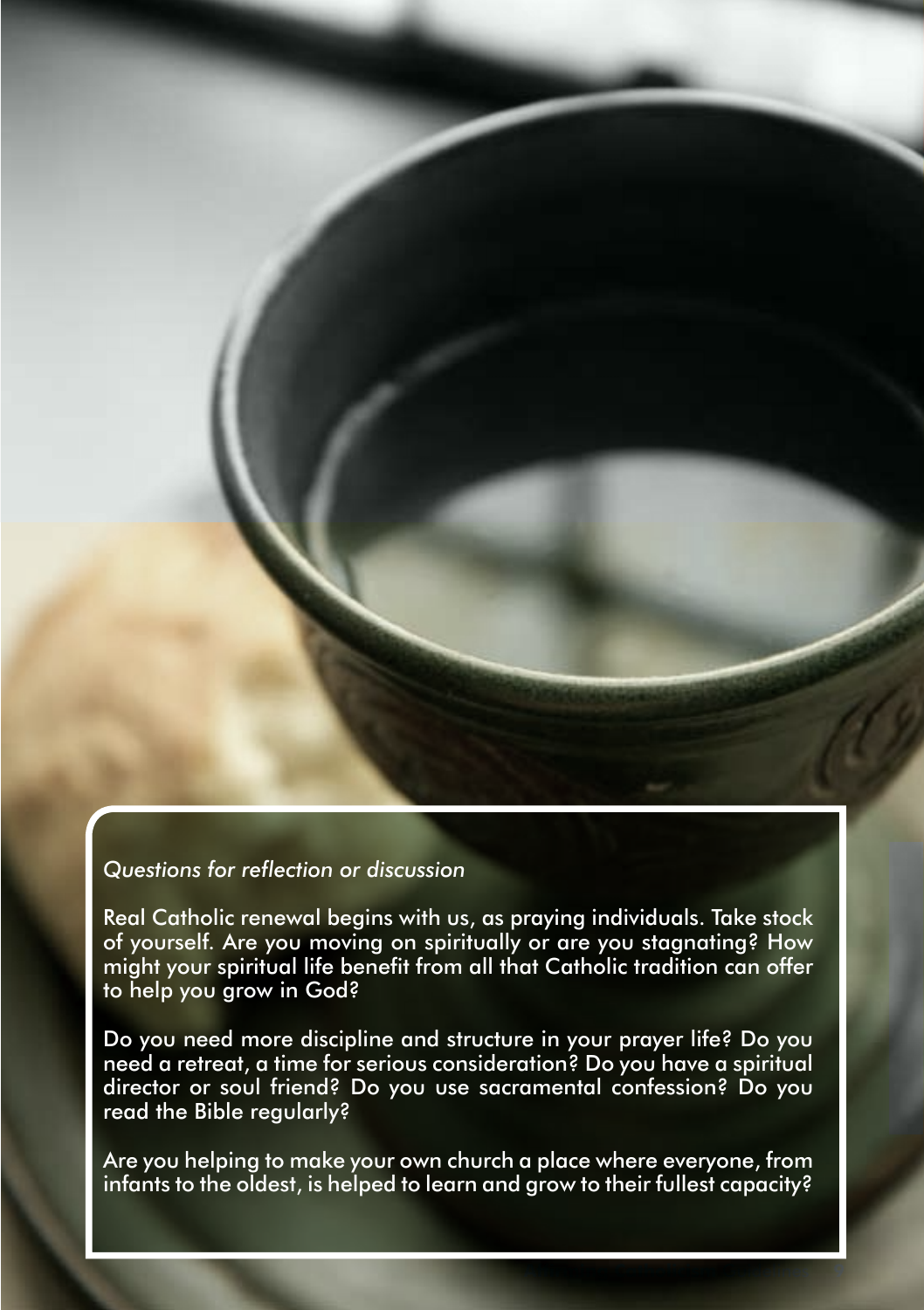

The Catholic faith is universal, for everybody. By definition, Catholic Christianity cannot be privatized. God made us social beings to care for each other. The doctrine of the Trinity teaches that God is a community of three persons existing in perfect unity – and we are made in God's image. We can only develop into the people he wants us to be through our relationships with him and with one another.

The doctrines of Creation and Incarnation also stress God's involvement in the whole of life, material as well as spiritual. Salvation does not remove us from the world and promise only "pie in the sky when we die". We must start building the Kingdom here and now, and resist the attempt to make morality a purely personal and individual concern. Christian morality is as much a social, political and environmental matter as a personal one.

At the heart of Catholic Christianity is the call to live and to proclaim the good news of God's salvation. The widespread ignorance of basic Christianity in our society calls urgently for a renewed commitment to evangelism: evangelism which has welcome at its heart, an invitation to encounter Christ in the community of his church and an opportunity to relate the questions of life to the historic Christian faith as it is lived out

in today's world. There is no division between sharing in God's mission to the poor and marginalised of our world, or working for environmental justice, or accompanying a new believer on the path to baptism into Christ's family. All are part of the same reaching out in love which characterised Jesus. This must be our pattern too.

Some of the best-known pioneers of Anglo-Catholicism in the Church of England were priests who worked in city slums that no other Christian influence was touching, and who combined their personal ministry and evangelism with political action for justice. The call is no less urgent today: concerns about discrimination, violence and social disintegration, economic oppression, genetics and medical ethics, and global threats to the environment all call for a distinctive Catholic Christian response.

Affirming Catholicism recognises and affirms the urgent social implications of our faith. Our vision is of a strong and active Catholic witness to social justice, to the equal worth and dignity of all people, and to good stewardship of God's creation. We emphasise the calling to all God's people to take up their vocation as ambassadors for Christ to those who have never thought of Jesus as 'good news' for their own lives.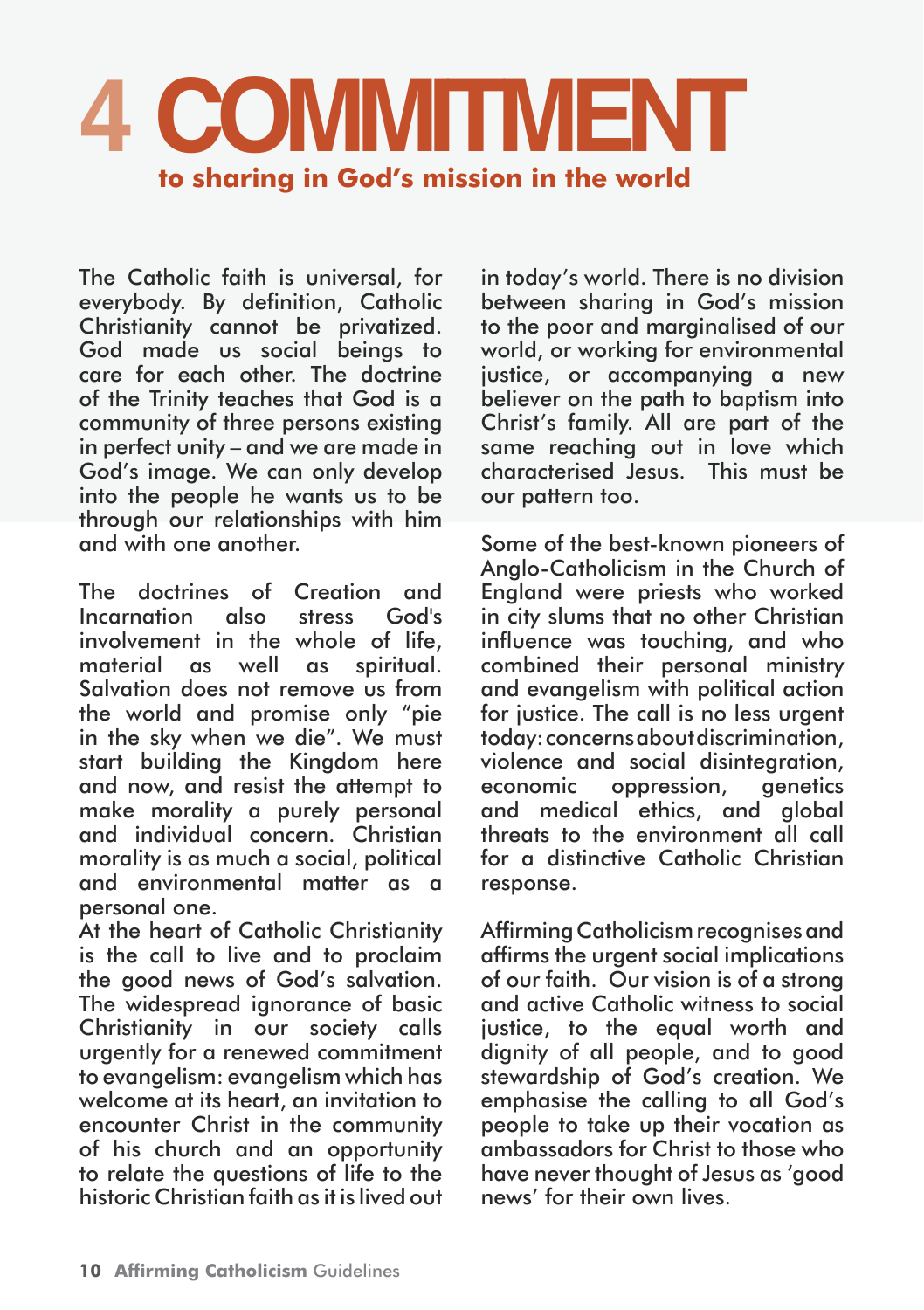

How do you think Jesus would react to the society we live in? Where do you see injustice in the society around you: locally, nationally, internationally? And what are you doing about it as part of your Christian witness?

Is your church a community which cares for others in general or only for its own members? In which issues of justice and social concern would you like to see your church more active and involved?

**Affirming Catholicism** Guidelines **11**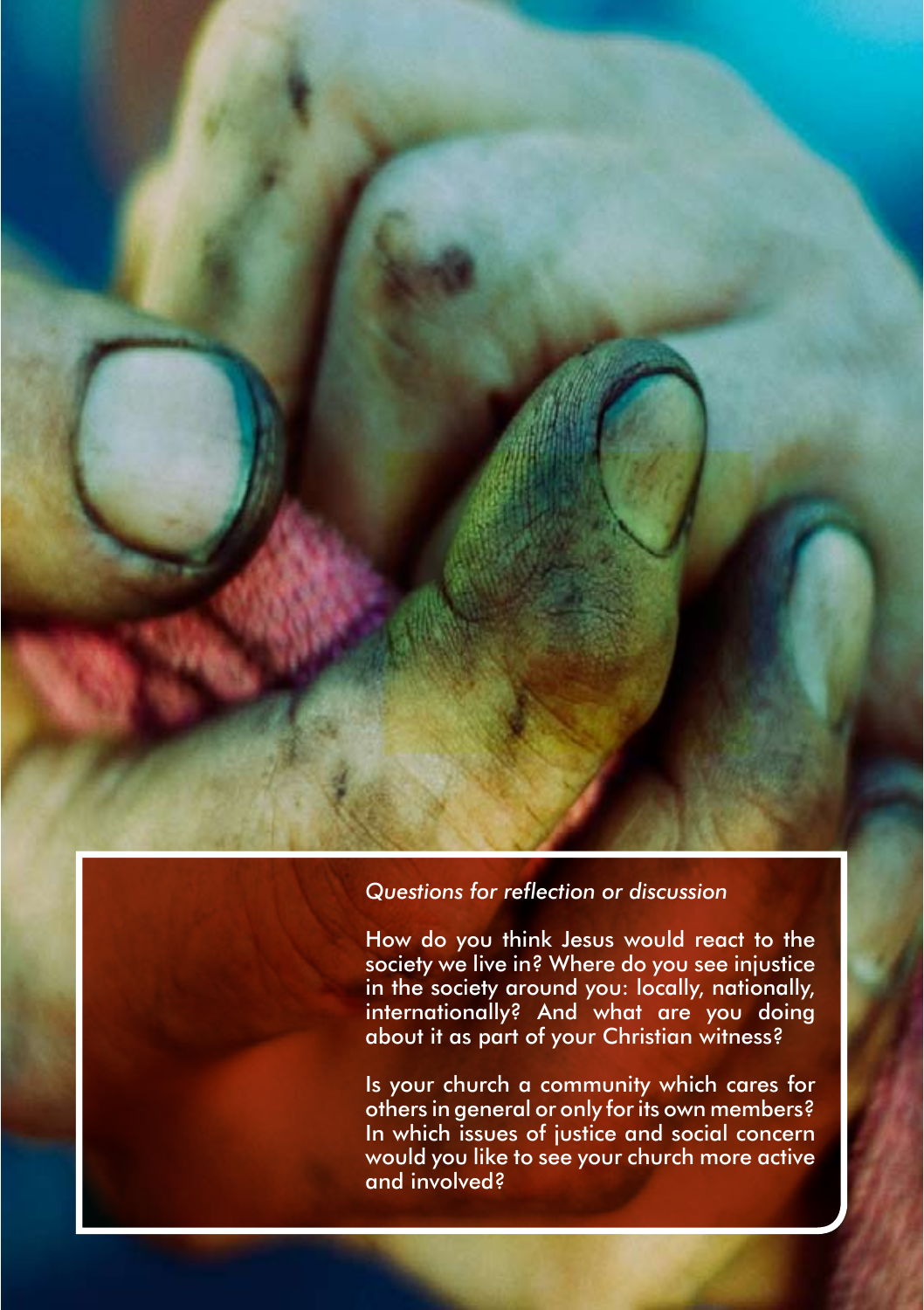## **5 CATHOLIC TRADITION**

#### **to carry the gifts of the past into the future**



With its long inheritance of profound theological thought, Catholicism challenges us to turn our mind as well as our heart to Christ. In face of the various kinds of fundamentalism on offer today our experience is that God speaks to us through reason as well as through tradition and scripture. Whatever our intellectual capacity, and whatever our place in life, we are all called to integrate our reason and our belief and to be able to give an account of that belief to those around us.

Catholic tradition is not an unchanging body of teachings and attitudes which we are supposed to adopt wholesale. That would simply be an alternative form of fundamentalism. John Newman, speaking of tradition itself, remarked, 'to live is to change, and to be perfect is to have changed often'. At the same time, we would be foolish and faithless to change at random, or simply to follow the spirit of the age.

Catholic tradition is rooted and fed by the inheritance of the past, in order that it may grow and adapt to new knowledge and experience, testing the compatibility of the new in the light of the old. Affirming Catholics welcome the ordination of women because we see it, not as a radical denial of tradition, but as a legitimate development within the tradition. Far from undermining the Church's traditional understanding of priestly ministry, the priestly ministry of women deepens and enriches it. In the same way, many Affirming Catholics affirm the grace of God in faithful same-sex relationships and believe that this understanding represents a proper extension of, not a threat to, the Christian theology of marriage.

In keeping with this position, we encourage developments in Catholic liturgy which combine intelligibility and accessibility with the depth and mystery which have been its traditional hallmarks. We want to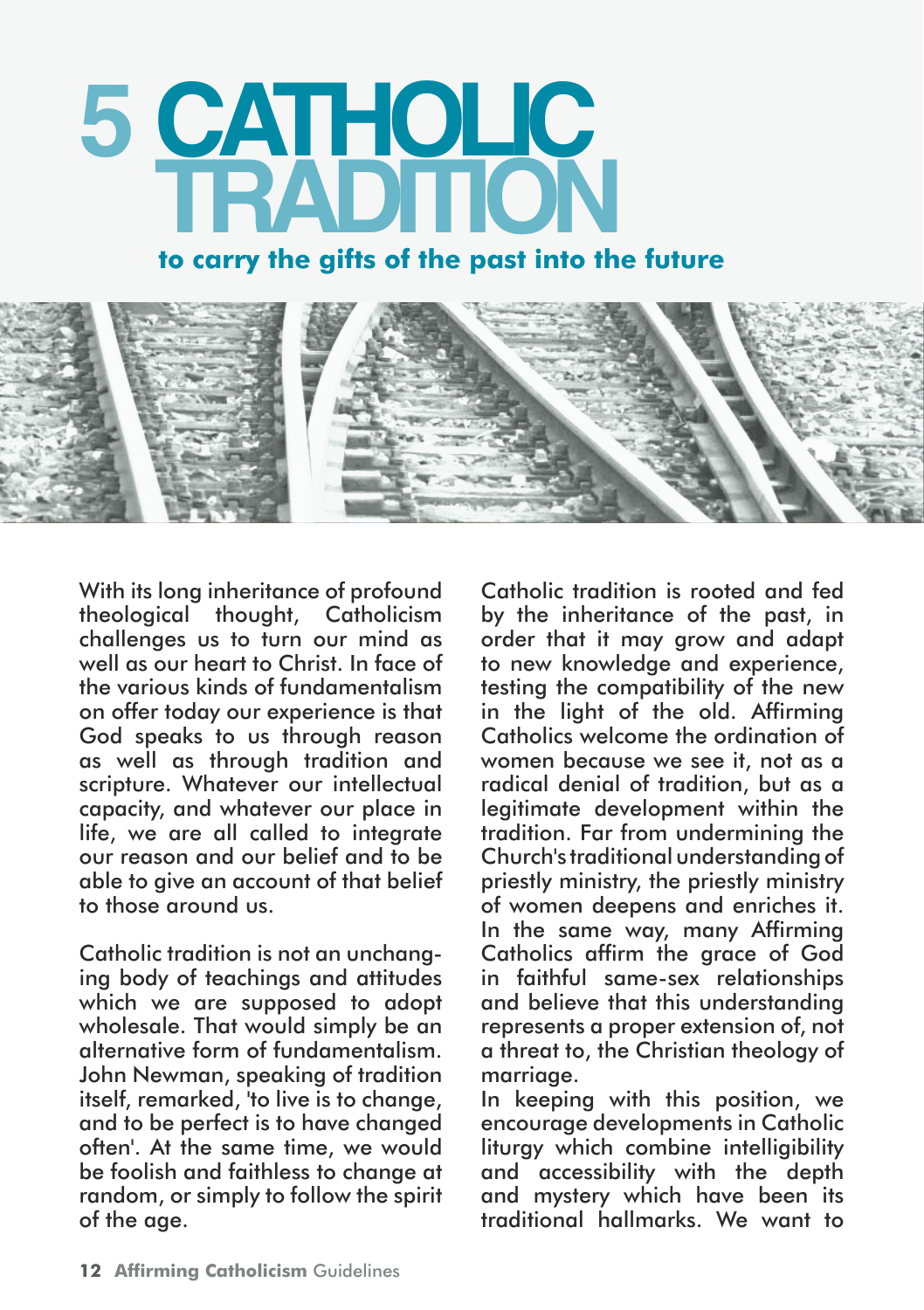

explore new ways of teaching the faith. We want to promote Bible study which takes on board the insights of biblical scholarship and seeks to close the gap between academic theology and parish teaching. We want to explore new possibilities of unity with other denominations, both Catholic and Protestant, and to be more daring in transcending ancient divisions. We believe that in all these contemporary issues, as in those of the past and in those yet to come, a genuinely Catholic approach avoids both a congealed traditionalism, opposed to all change, and a rootless liberalism, which embraces any change uncritically.

#### *Questions for reflection or discussion*

In every generation Catholic teaching has had to adapt and adjust to new knowledge and experience: where do you see this happening today? Would you describe yourself or your church as 'conservative' or 'liberal' by instinct?

What would you like to see change in Church teaching and practice? What kind of developments would you resist?

![](_page_13_Picture_6.jpeg)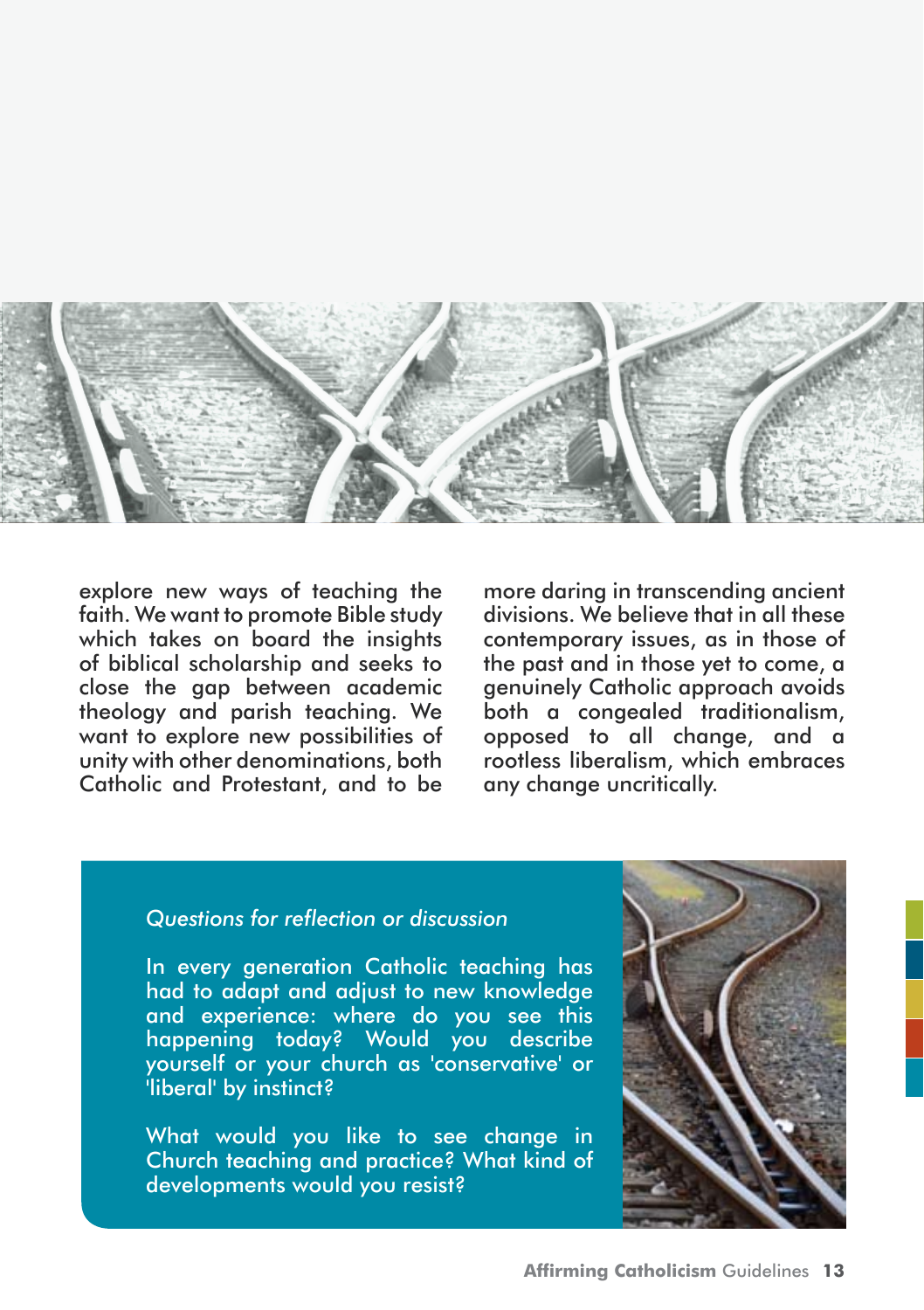#### **Action to take**

Engage as much as you can with the life of your parish.

Become a supporter of Affirming Catholicism nationally.

Help your local diocesan Affirming Catholicism group to be active and effective.

See whether your local parish would like to be more closely and corporately involved with Affirming Catholicism.

Many Anglican dioceses have a local Affirming Catholicism diocesan convenor who will have details of the activities and meetings of your local group.

For further information or to support AFFIRMING CATHOLICISM see our website: www.affirmingcatholicism.org.uk, or telephone us on 07891 851722 or write to

> The Administrator Affirming Catholicism St Mary's Parish Office Stoke Newington Church St London. N16 9ES

![](_page_14_Picture_8.jpeg)